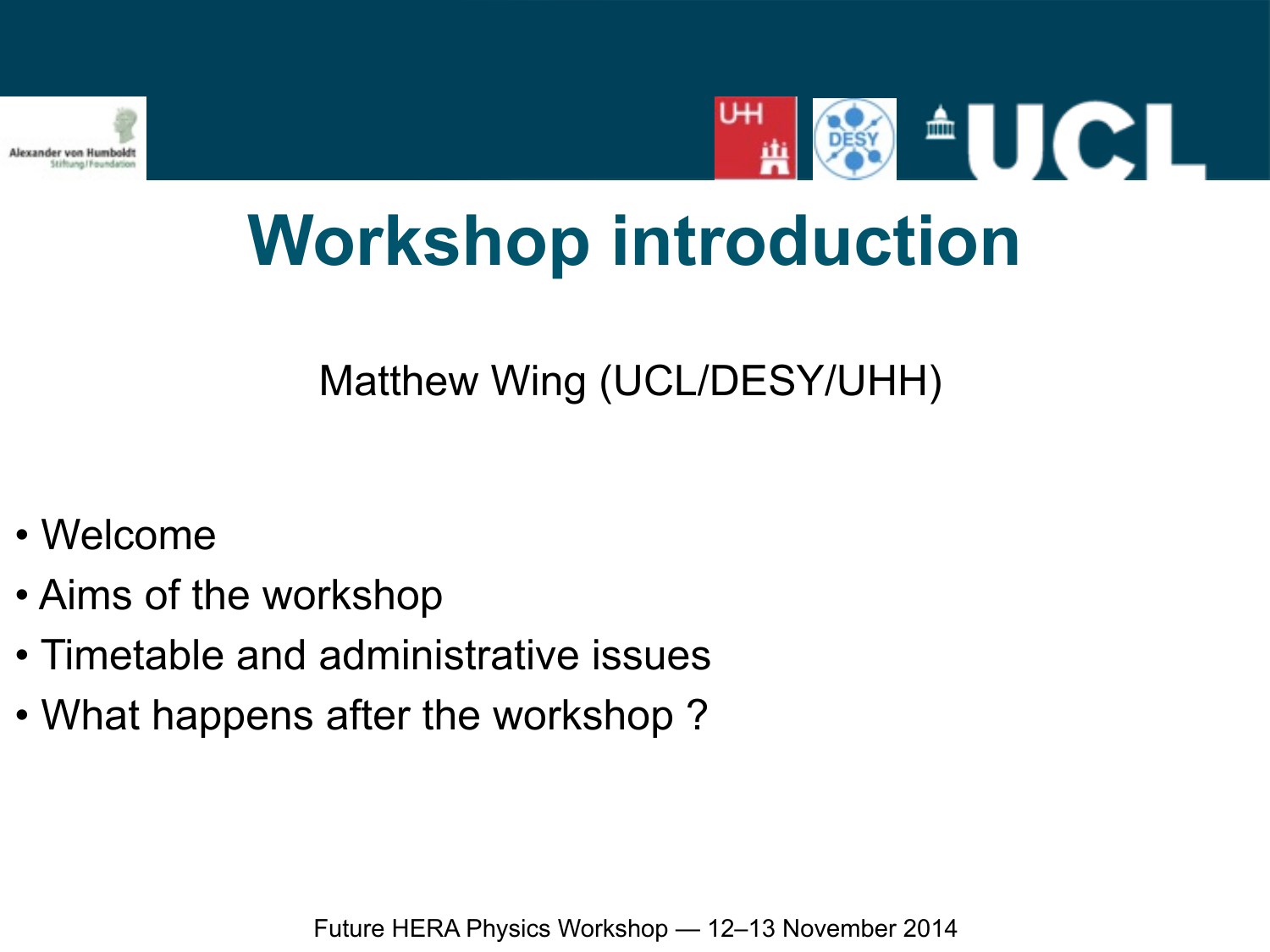



#### **Welcome**

Welcome on behalf of the DESY Directorate and the Local Organising Committee to this HERA Workshop.

Had a very interesting HERA Symposium yesterday in which we saw the latest HERA results. We now change gear to look at the future.

Have had regular HERA Symposiums and during a "corridor conversation", we had the idea to also have something forward looking.

Very pleased at the response we have had from people who were invited to attend; the talks can be quite some work.

And very pleased at having over 70 people registered for the Workshop.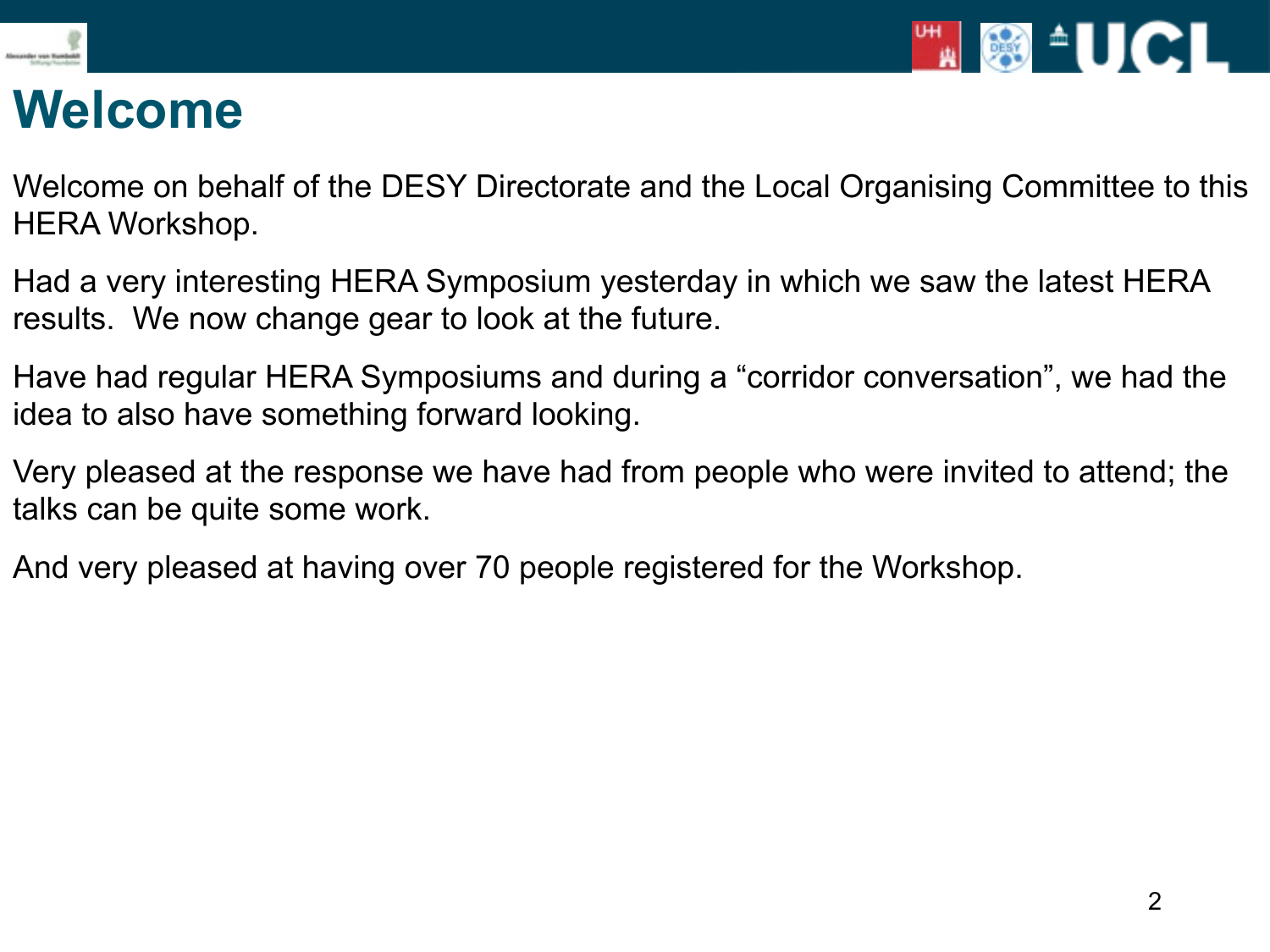



#### **Aims of the workshop**

#### **"Future Physics with HERA Data for Current and Planned Experiments"**

- We want to fully exploit the unique HERA data
- At this Workshop, bring up interesting topics still not covered.
	- It is not a retrospective, that was the Symposium, but forward-looking.
	- It can be a brand new, novel physics area, analysis technique, theory, etc.
	- We should also state the obvious and come up with a list. Priorities ?
- Could arise new interest and / or form small analysis teams with "outside" people, e.g. theorist or other experimentalists, with potentially outside resources. We are open to people joining the analysis of our data.
- See

<https://indico.desy.de/conferenceDisplay.py?confId=10523>

Full programme.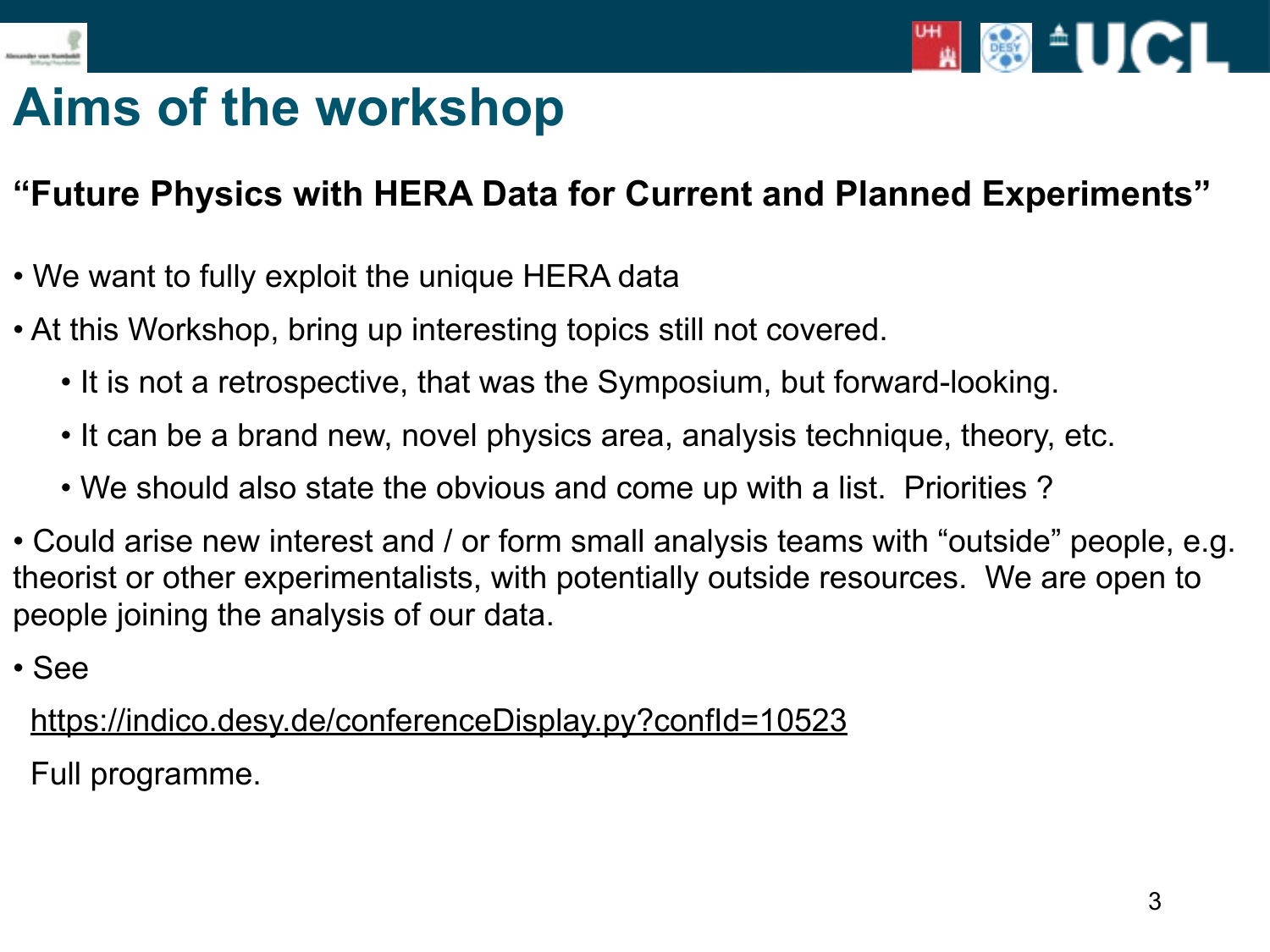

**Aims of the workshop**

HERA physics is extremely interesting and relevant years after data taking stopped

H1 and ZEUS, Combined measurement and QCD analysis of the inclusive e±p scattering cross sections at HERA, JHEP **1001** (2010) 109.





**FREE SET AND SET AND SET AND SET AND SET AND SET AND SET AND SET AND SET AND SET AND SET AND SET AN**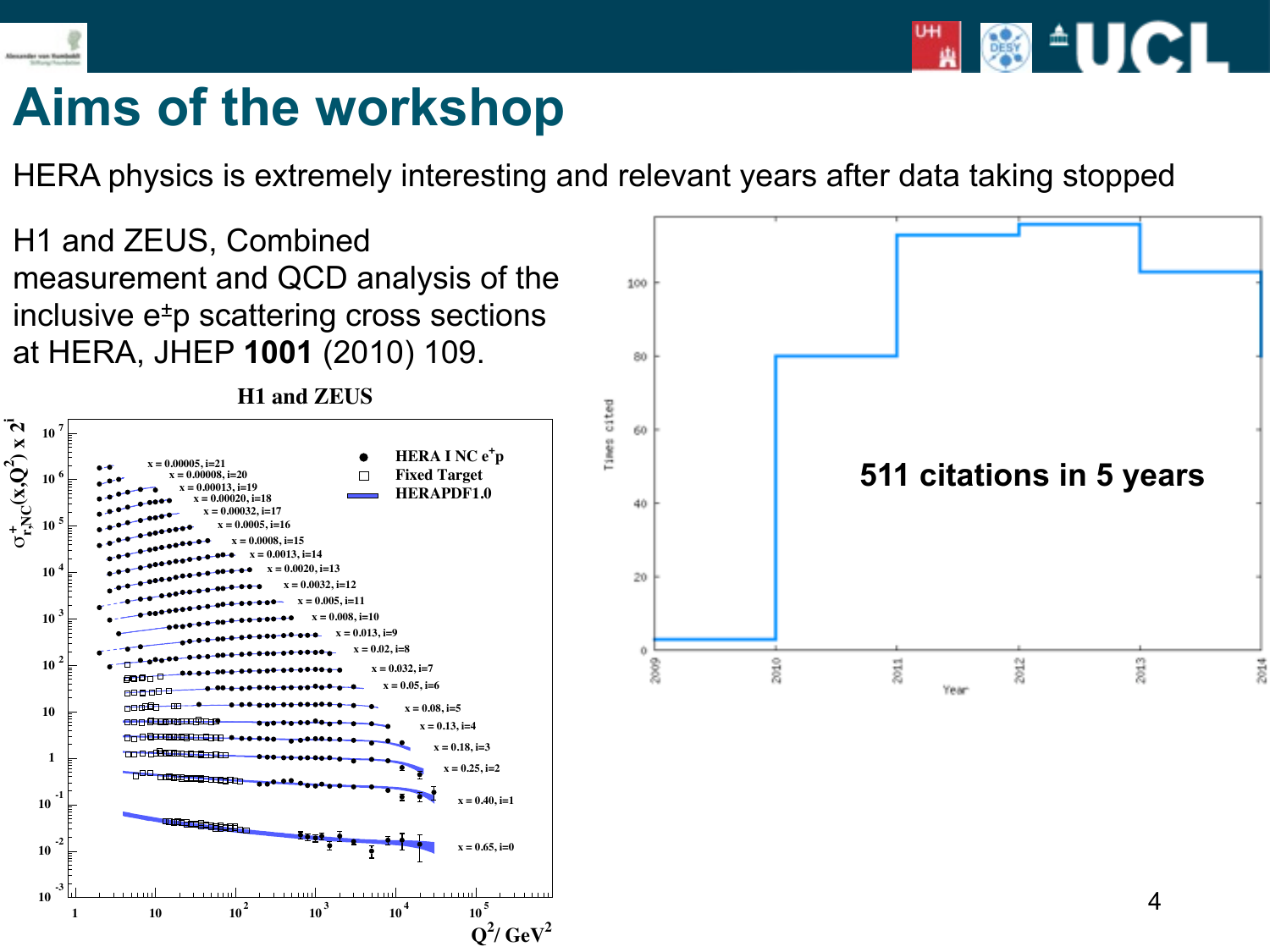



#### **Aims of the workshop**

From Aharon's talk, there are things we just have to do:

#### **Outlook of Combinations**

Papers in editorial process and to publish soonish

- Combined inclusive HERA I+II data and HERAPDF2.0
- **Combined D\* cross sections**

These are results we are planning ('wish list', 'dreams'.....)

- Running mass(charm)
- **Polarised data and electroweak fits**
- **Contact interaction fits**
- New combined  $F_2^{\text{cc}}$  and combined  $F_2^{\text{bb}}$
- **Combined jets and**  $\alpha_c$  **from jets**
- 1121123415' 67.8%-'9:;<='>?@6'A<\*BC'B8%#%-'0#8"D#"8:' E4' What about other physics ? E.g.
- Low  $E_T$  jets: gluon PDF in photon, multi-parton interactions, etc.
- Have we really got our best measurements of  $F_2^{\text{cc}}$  and  $F_2^{\text{bb}}$ ?
- Something completely different ...
- 5 • This is the type of thing we should be looking at and asking ourselves in this workshop.
- $+$  F<sub>L</sub>
- + diffractive structure functions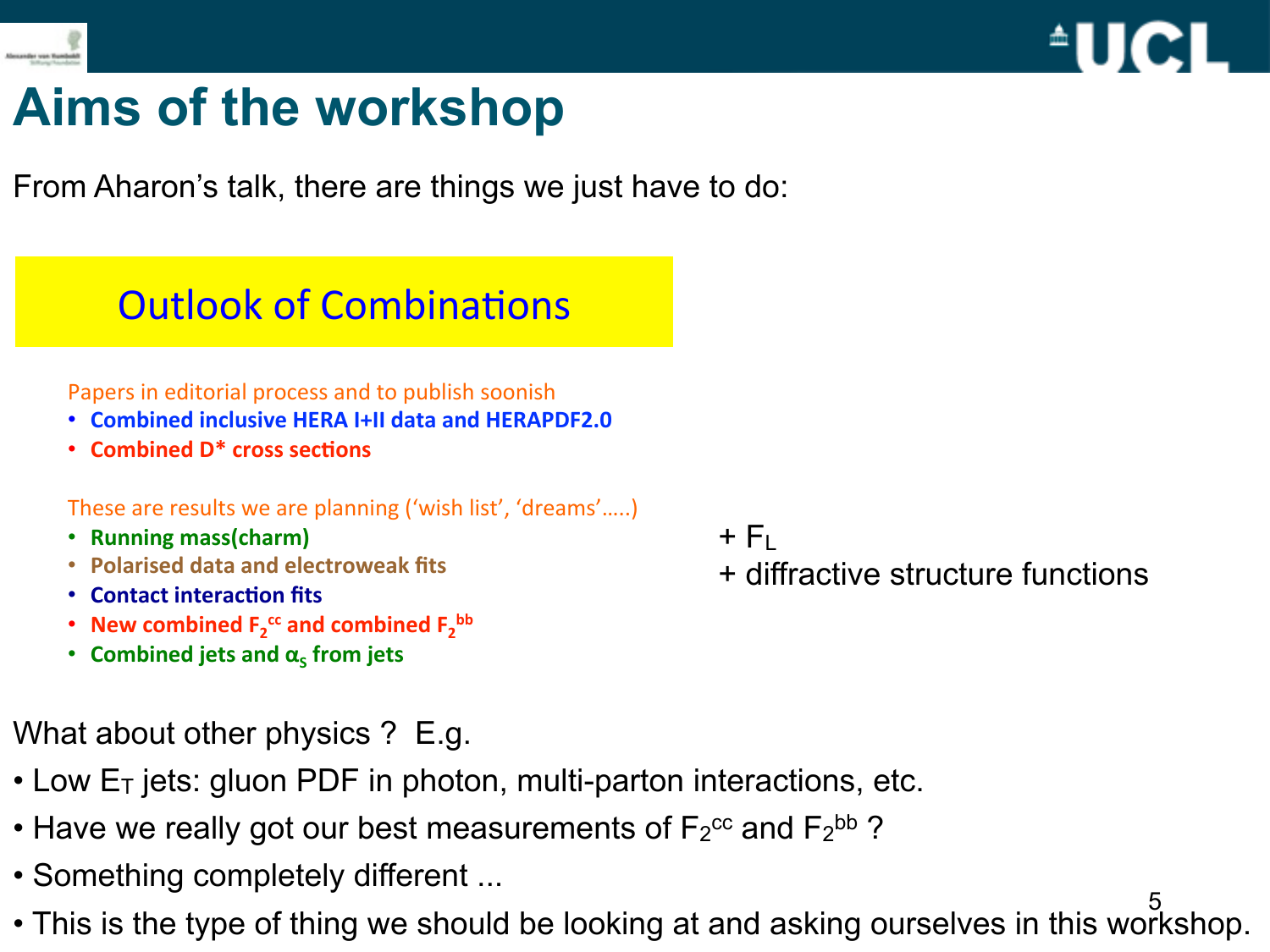

## **Timetable**

- All information should be on the Indico page.
- Some notes
	- Lots of physics talks sorted into themes.
	- Essentially all talks are 20+10 minutes, i.e. plenty of time for discussion.
	- Have some time at the end of each day for more discussion and/or quick presentations on specific ideas.
	- On Thursday at 14:40 have a talk about HERA data preservation.
	- We will have dinner in the DESY bistro this evening at 19:45. Nice food and drink as much as you like !
	- We will have a photo today at lunchtime.
	- We hope you enjoyed the reception after the Symposium wine provided by your LOC, hence the wide selection and good quality !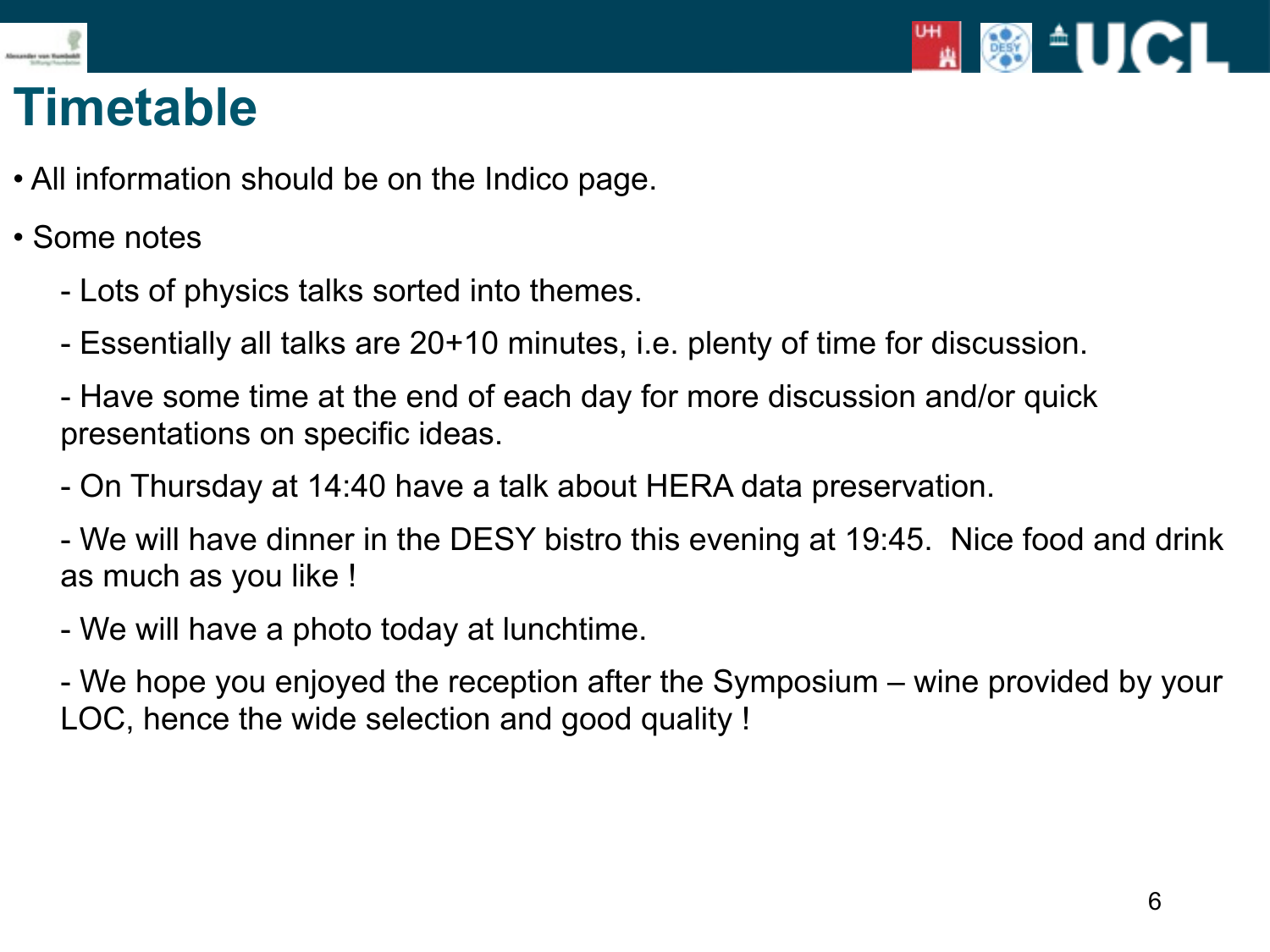



#### **Administrative issues**

- Reasonably lightweight as most people here know DESY very well.
- Secretariat and LOC are available for any questions you have.
- Please pay your registration fee; it's not much !